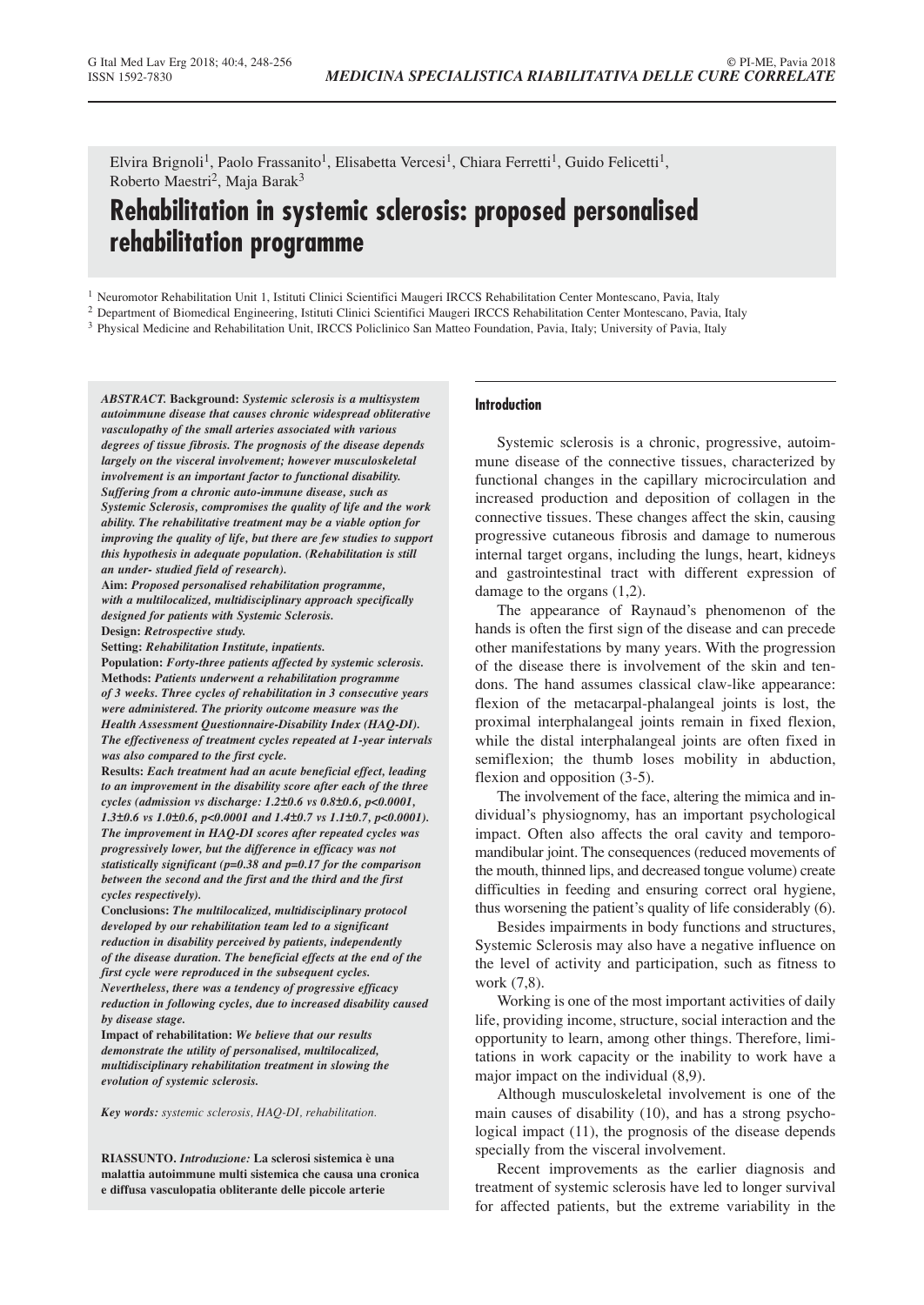**associata a vari gradi di fibrosi tissutale. La prognosi dipende in gran parte dal coinvolgimento viscerale; tuttavia l'interessamento muscolo-scheletrico è un fattore importante di disabilità funzionale, compromettendo la qualità della vita e le capacità lavorative. Dato il coinvolgimento progressivo e invalidante di tutti i tessuti, il trattamento riabilitativo rappresenta un valido alleato nell'offrire al paziente la migliore qualità di vita possibile. In letteratura sono presenti pochi studi a sostegno di questa ipotesi.** *Obiettivo:* **Proporre un programma riabilitativo personalizzato, multi distrettuale condotto con approccio**

**multidisciplinare specificamente progettato per i pazienti affetti da sclerosi sistemica.**

*Disegno:* **Studio retrospettivo.**

*Popolazione:* **Quarantatré pazienti affetti da sclerosi sistemica ricoverati nella nostra struttura riabilitativa specialistica.** *Metodi:* **I pazienti sono stati sottoposti, per tre anni consecutivi, a un programma riabilitativo individuale della durata di tre settimane. L'outcome è stato l'Health Assessment Questionnaire-Disability Index (HAQ-DI) somministrato all'inizio e alla fine dei tre cicli di riabilitazione.** *Risultati:* **Ogni trattamento ha determinato un miglioramento significativo del punteggio di disabilità al termine di ognuno dei tre cicli (ingresso vs dimissione: 1.2±0.6 vs 0.8±0.6, p<0,0001, 1,3±0,6 vs 1,0±0,6, p<0,0001 e 1,4±0,7 vs 1,1±0,7, p<0,0001). Tuttavia questo miglioramento si è progressivamente ridotto nei cicli successivi al primo con una differenza di efficacia, comunque, non statisticamente significativa (p=0,38 e p=0,17 per il confronto tra il secondo e primo ciclo e tra terzo e primo ciclo, rispettivamente).** *Conclusioni:* **Il protocollo riabilitativo multi distrettuale, multidisciplinare sviluppato dal nostro team ha portato ad una significativa riduzione della disabilità percepita dai pazienti, indipendentemente dalla durata della malattia. Gli effetti benefici riscontrati al primo ciclo si sono ripetuti nei successivi. Tuttavia è stato evidenziato un trend di progressiva riduzione di efficacia nei cicli successivi, parallelamente al crescere della disabilità percepita.**

*Impatto riabilitativo:* **Crediamo che i nostri risultati dimostrino l'utilità del trattamento riabilitativo personalizzato, multi distrettuale, condotto con un approccio multidisciplinare nel migliorare la qualità della vita dei pazienti con sclerosi sistemica, nonostante questa sia una patologia cronica progressiva altamente disabilitante.**

**Parole chiave**: sclerosi sistemica, HAQ-DI, riabilitazione.

clinical expression and evolution of the disease prevents the development of a standard therapeutic protocol valid for all types of patients (12).

Although pharmacological treatment is fundamental, personalised rehabilitation treatment, planned with appropriate, integrated multilocalized programmes, could be a valid aid in giving patients the best possible quality of life (13,14). However, the efficacy of the various rehabilitation methods and techniques in this context has been little studied so far. The few published works suggest that specific rehabilitation programmes can prevent or reduce disability caused by involvement of the skin joints and muscles, but these studies were performed on limited numbers of patients, and analysed only short-term efficacy in a single body segment (15-20). To the best of our knowledge, there are no published studies with a mid to long term follow-up of a large series of patients.

The first aim of this study was to assess the effectiveness of a multilocalized, multidisciplinary rehabilitation programme specifically designed for patients with systemic sclerosis. The results were measured as decreased functional disability, determined at the end of a single course of treatment and after repeated cycles at 1-year intervals for an overall study period of 2 years. The second aim was to determine whether the repeated cycles of rehabilitation treatment after 1-year intervals had the same effectiveness as the first cycle.

### **Materials and methods**

#### **Study population**

This retrospective study was based on patients with systemic sclerosis admitted to Montescano Rehabilitation Centre between January 2008 and December 2012 for 3-week cycle of multidisciplinary treatment. Patients were submitted to 3 rehabilitation cycles. One a year, for total observation period approximately 2 years.

During the period of inpatient rehabilitation, all our patients could see the effectiveness of the pharmacological treatment plans, scheduled by the referring rheumatologists.

The main used drugs were: NSAIDs and corticosteroids to control pain and edema of the suffering tissues, Bosentan to control pulmonary hypertension, Iloprost prescribed as periodical infusion, suggested by doctors to control skin injuries, Ace-Inhibitors to control hypertension, Biological Drugs for the most aggressive therapy forms.

Inclusion criteria: age between 18 and 75 years, no changes of pharmacological anti-rheumatic treatment during rehabilitation period. Exclusion criteria: the presence of severe co-morbidities that would cause serious difficulties in accomplishing physiotherapeutic activities.

The study was approved by the local Ethics Committee.

#### **Protocol**

All patients took part in the multilocalized, multidisciplinary rehabilitation programme specifically designed for systemic sclerosis. Each cycle of treatment lasted 3 weeks and the patients were admitted to hospital in order to follow it. (Hospitalization)

Besides the rehabilitation physician, other specialists were included in this programme: nursing staff, rehabilitation therapists, and speech therapists. Occupational therapists, psychologists and nutritionists were involved in selected cases.

The programme consisted of individual sessions witch lasted 280 minutes each day from Monday to Friday. Different districts were involved, concentrating on rehabilitation exercise of the hand, feet and face, global exercises for the back and limb girdles combined with respiratory kinesiotherapy, cardio-respiratory training exercises, speech therapy and use of instrumental physical- therapies.

The programme was personalised, considering the general clinical characteristics of the patient, stage of the disease, districts involved.

Detailed daily treatment protocol:

*Connective tissue massage:* specific manual technique in order to improve skin elasticity and softness, increasing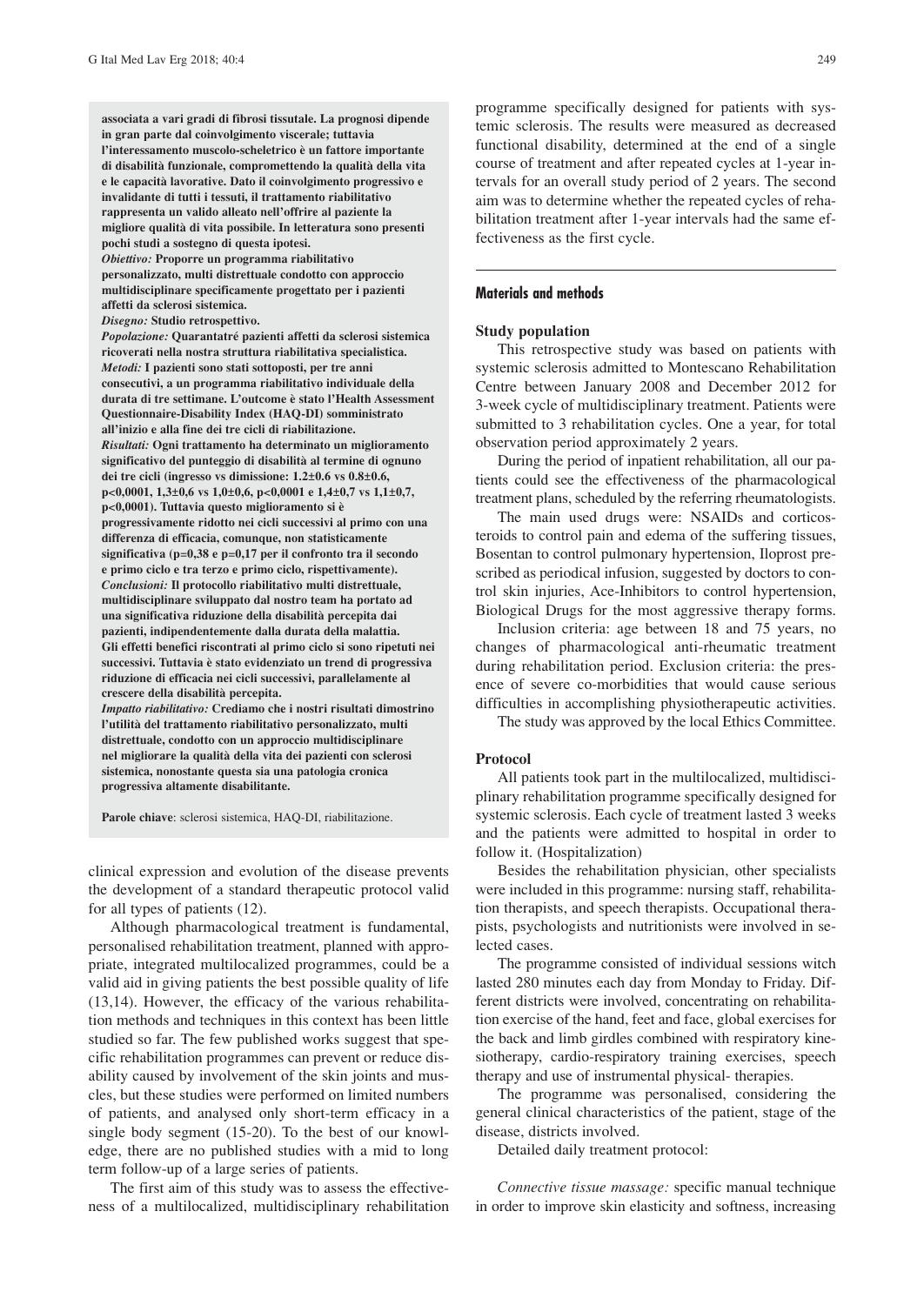the circulation and improving tissue metabolism, as well as having a muscle relaxant effect (21-23). This massage was administered to the face and neck, the limbs and the back. Each session lasted an average of 60 minutes (Fig. 1a-f).

*Mc-Mennel joint manipulation:* technique of joint manipulation that had a goal to improve joint play and lubrication, induce a trophic effect on cartilage, increase elasticity of the capsule ligaments and reduction of pain (24). This treatment was administered to the wrists and small joints of the hands and feet. Each district was treated for an average of 15 minutes (Fig. 2a-c).

**a b**



*Kabat technic administrated to the face:* this technique of neuromotor facilitation was used to improve facial expressions, restore skin elasticity and improves movements of the temporo-mandibular joint (25) and can be combined, if necessary, with *swallowing exercises* with the purpose of improving the coordination of swallowing movements. Each session, 30 minutes average, was performed individually with the assistance of speech therapist (Fig. 3a-f).

*Global kinesiotherapy of the back and limb:* this rehabilitation technique, practise with the goal to improve mobility, muscle strength and flexibility, combined with









**Figure 1.** *Connective tissue massage of the face and neck (a,b), forearm and hand (c,d), whole back (e,f)*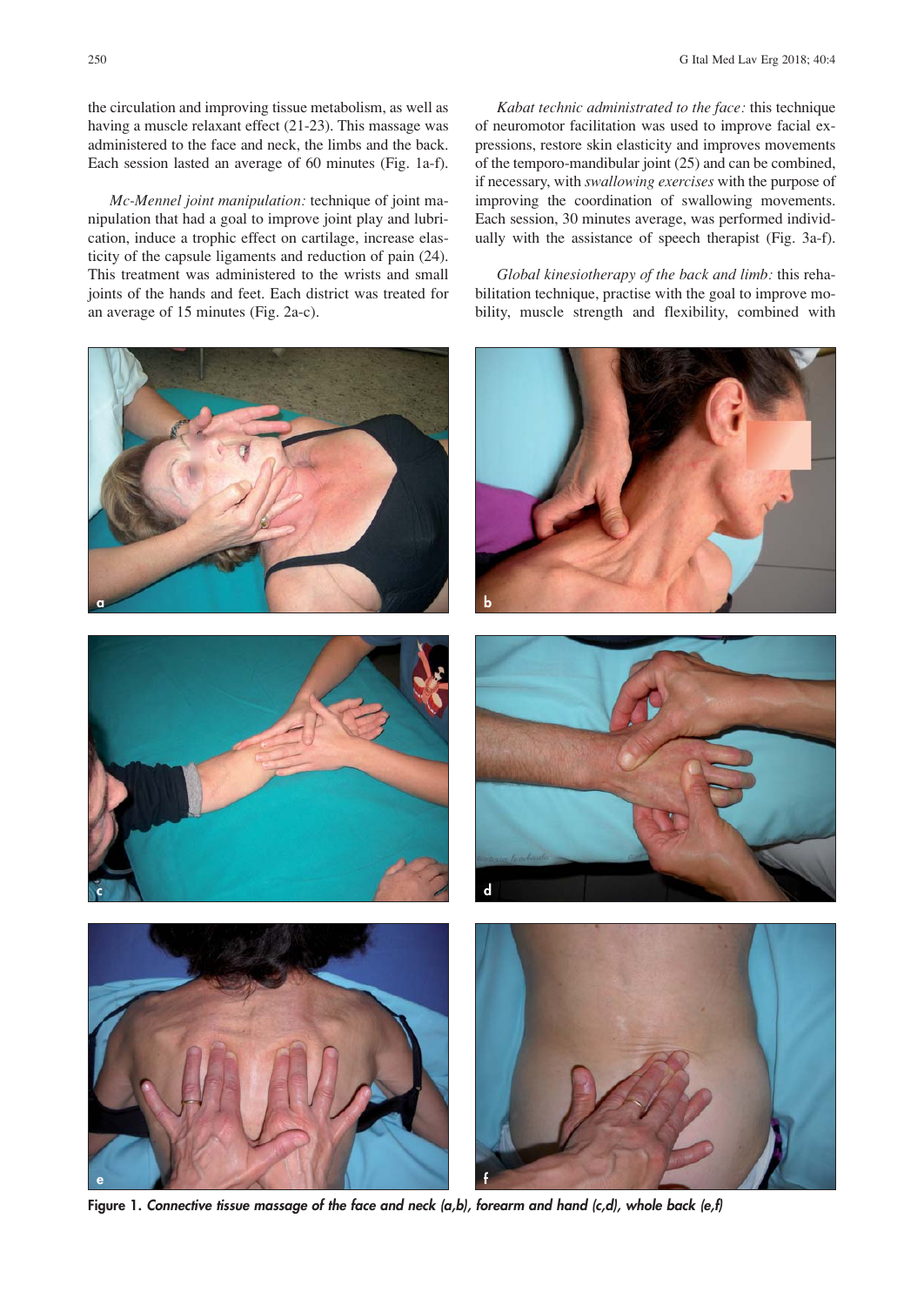





**Figure 2.** *Mc-Mennel joint manipulation of the wrists (a) and small joints of the hands (b) and feet (c)*

*breathing exercises* in order to increase elasticity of the chest cage, respiratory dynamics and lung volumes. Each session of exercises of the global kinesiotherapy protocol, combined with breathing exercises, lasted an average of 30 minutes (Fig. 4a, b).

*Aerobic training:* this was designed to increase the resistance, reduce muscle fatigue and increase the cardiovascular and pulmonary capacity. Exercises with bicycle ergometer, tread-mill, bicycle or training steps were used with intensity, duration and frequency of the exercises established considering the clinical conditions of the patients (Fig. 5a, b).

*Proprioceptive training:* was included in the programme to improve balance and neuromotor coordination. The training was performed using proprioceptive mono or bipodalic platforms for an average of 20 minutes (Fig. 6a, b).

*Physical treatments* (Radar Med, Marconi Pulse, TENS, static ultrasound or ultrasound in water, interferential stimulation): were used with the aim to relieve joint and muscle pain as well as reducing oedema and inflammation process. The physical treatments were administered in different body districts affected by the disease for an average of 60 minutes (Fig. 7a-c).

#### **Outcome**

The primary outcome measure was the HAQ-DI (26) score (Italian version) (27). This questionnaire consists of 20 questions on the ability to perform certain activities, each valued on a scale with four levels from 0 (no difficulty) to 3 (unable to do). The questions are divided into eight categories. The highest score in a sub-category determines the value for that category. The use of aids/devices or physical assistance increases raw scores of 0 or 1 to 2, while raw scores of 2 and 3 are not changed. The values of each category are summed and divided by eight to calculate the overall index of functional disability (HAQ-DI from 0 to 3). Decimal values from 0 to 1 indicate mild to moderate disability, values from 1 to 2 indicate moderate to severe disability, while values from 2 to 3 indicate severe to very severe disability.

#### **Statistical analysis**

Descriptive statistics are reported as means ± standard deviations. Intra-group comparisons were performed with Student's t-test for paired data for continuous variables and by the chi-squared test for dichotomised variables.

Repeated measures analysis of variance was used to study the effect of rehabilitation treatment on HAQ-DI values, with two repeated measurements (admission and discharge), for all three cycles of rehabilitation. The same method was applied to evaluate the effect of the rehabilitation programme on each of the eight categories making up the HAQ-DI.

In order to determine if the expected beneficial effects of the treatment were maintained over time, we studied the tendency of HAQ-DI scores over time by repeated measures analysis of variance, with three measurements, at the enrolment time in the three considered cycles, which gives a follow-up of 2 years. Finally, using the same statistical approach, we compared the changes in the HAQ-DI scores (differences between scores at discharge and on admission) in the three cycles.

The relationships between duration of disease and both HAQ-DI score on first admission and change in score following the rehabilitation treatment were investigated using Spearman's correlation coefficient.

The relationships between age the change in HAQ-DI score following the rehabilitation treatment and between duration of disease and both HAQ-DI score on first ad-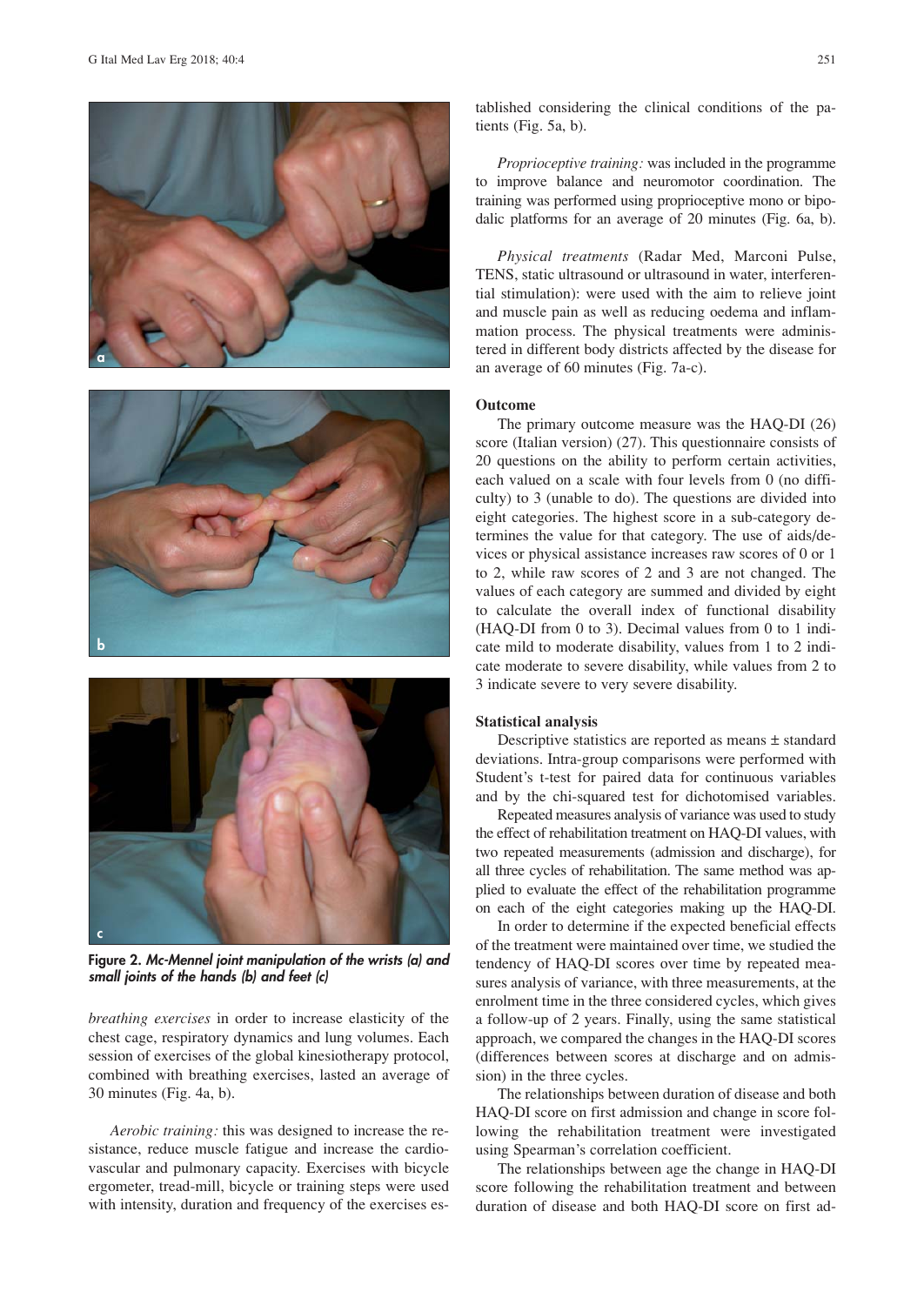

**Figure 3.** *Technique of neuromotor facilitation with Kabat's method for the face involvement (a-e) and swallowing exercises (f)*

mission and change in score were investigated using Spearman's correlation coefficient.

P values <0.05 are considered statistically significant. All analyses were performed using SAS/STAT version 9.2 software (SAS Institute Inc., Cary, NC, USA).

## **Results**

Between January 2008 and December 2012, 43 patients with systemic sclerosis, hospitalized in Rehabilitation Unit of Montescano Scientific Institute, were recruited for rehabilitation protocol.

The demographic and clinical characteristics of the treated patients are presented in Table I. The period between the first and second admission was  $11.9 \pm 2.0$ months, while the time elapsed between the second and third admissions was  $12.3 \pm 2.2$  months.

The HAQ-DI scores on admission and at discharge for all the three admissions considered are reported in Table II.

Figure 8 shows the time course of the HAQ-DI scores for each of the six assessments made.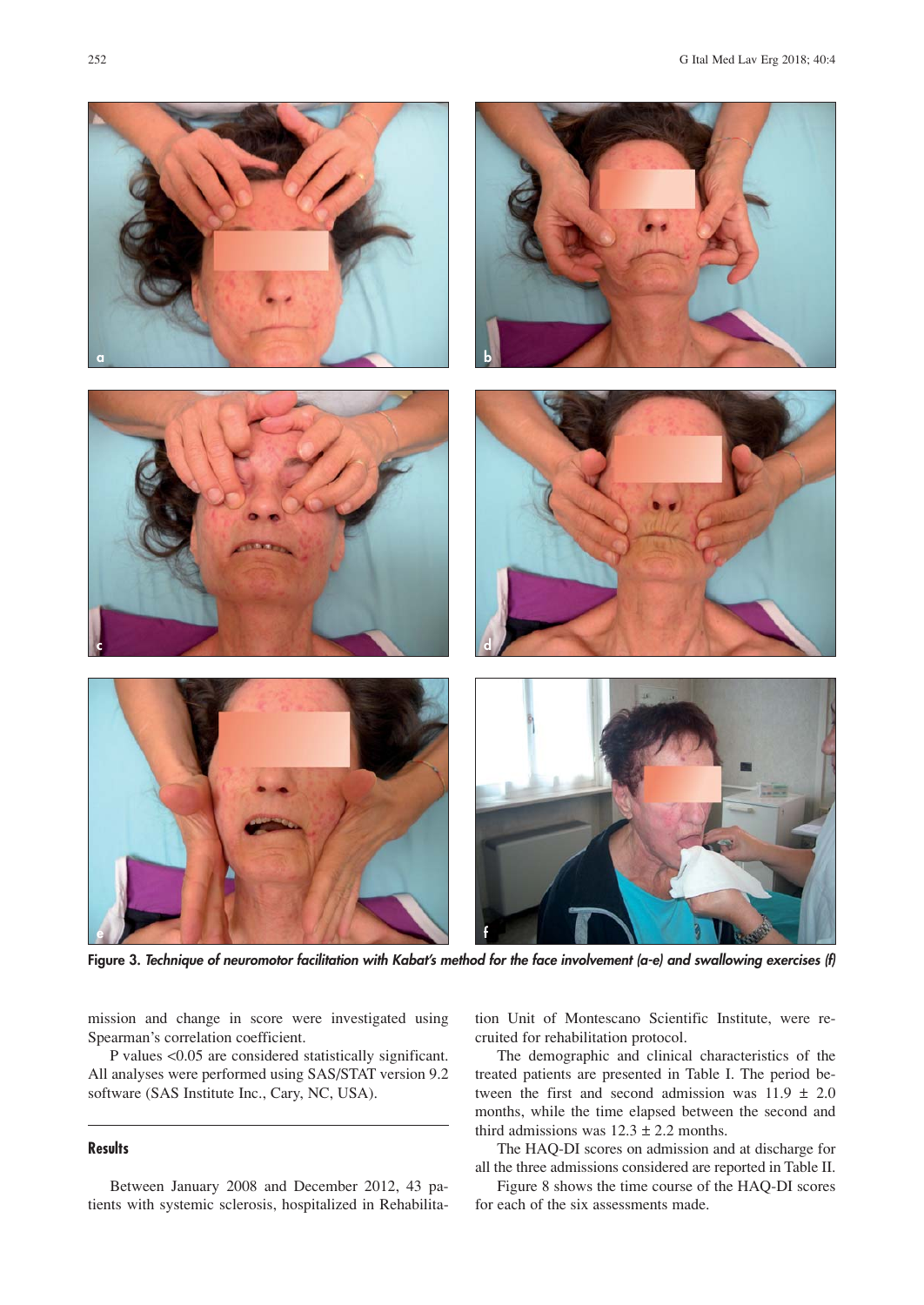

**Figure 4.** *Global kinesiotherapy of the back and limb girdles with breathing exercises*



**Figure 5.** *Aerobic training with bicycle ergometer (a) and tread-mill (b)*



**Figure 6.** *Training with proprioceptive platform*



The observed trend is that the outcome improved at the end of each of the three rehabilitation cycles (discharge vs admission, p<0.0001 all).

The repeated measures analysis of variance of HAQ-DI scores for the three following admissions revealed a significant effect of time (p=0.027), indicating that the patients functional ability was decreased over the 2-year period of assessment. At the second admission, after 1 year, the scores values were slightly worsened than those at the first admission, although the difference was not statistically significant (p=0.16); the second cycle of rehabilitation restored the scores, with a significant improvement compared to the first admission (p=0.011).

The trends were slightly different in the second year: at the third admission the scores were significantly worse (p=0.017) than at the time of the first admission. At the end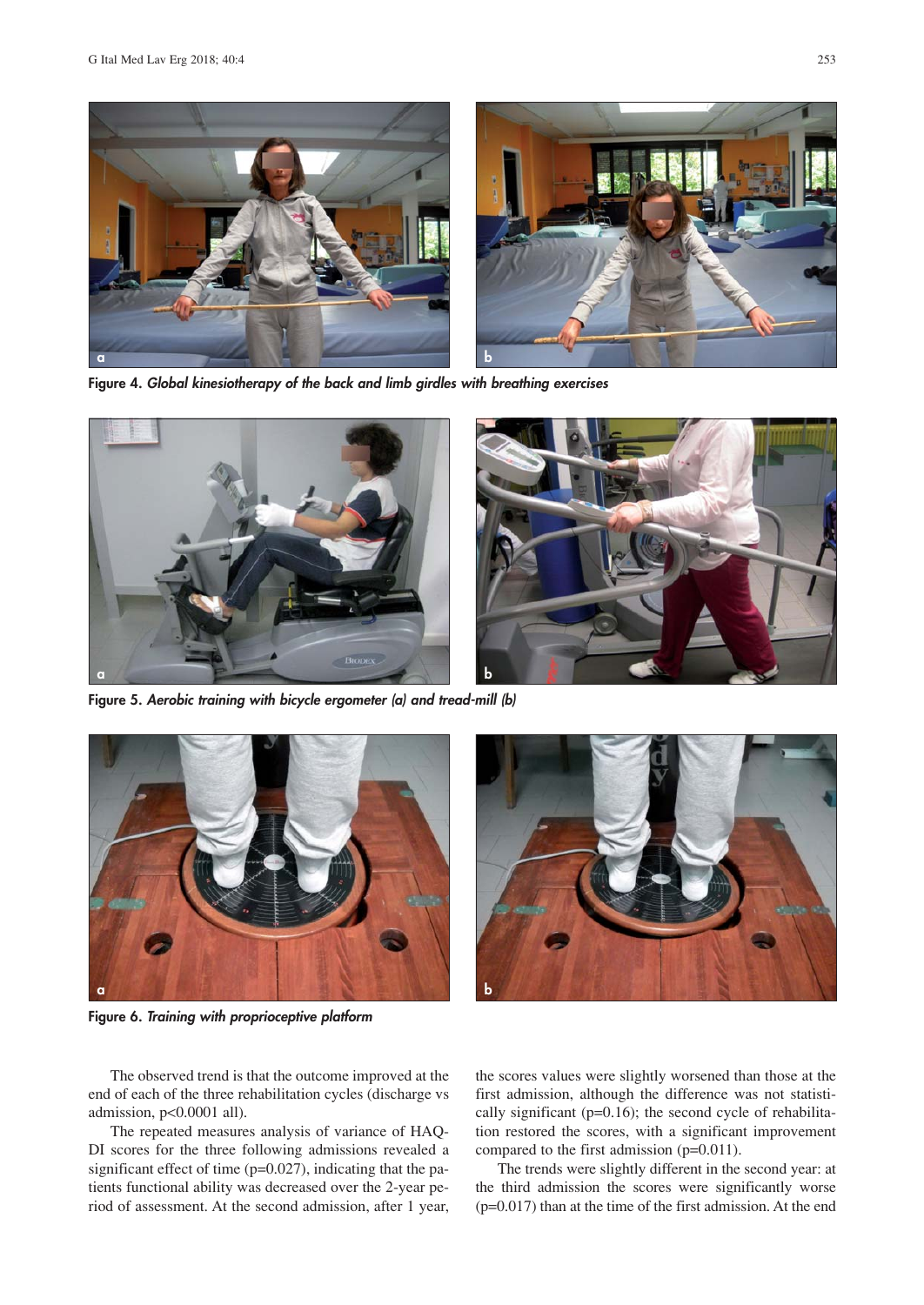





**Figure 7.** *Physical treatments with Radar Med (a), Marconi Pulse (b) and ultrasound in water (c)*

of the second cycle of rehabilitation, the HAQ-DI score did not differ significantly from the baseline value (p=0.31).

As far as concerns the effect of repeated cycles of treatment, the improvement in HAQ-DI scores was progressively less, but the difference in efficacy was not statistically significant (p=0.38 for the comparison between the second and first cycles; p=0.17 for the comparison between the third and first cycles).

Considering the individual categories composing the HAQ-DI, the scores for each of these improved significantly at the end of each cycle of rehabilitation (p<0.002 for all categories except category 6: p=0.017 and p=0.033 in the second and third cycles, respectively).

Age was not related to the improvement in HAQ-DI score (p=0.86, p=0.42 and p=0.43 for the first, second and third rehabilitation cycle, respectively). We noted a significant correlation between duration of disease prior to rehabilitation and the HAQ-DI score at the first admission  $(r=0.43, p=0.0046)$ , but not between duration of disease and improvement conferred by the first cycle of rehabilitation ( $r = -0.16$ ,  $p = 0.32$ ).

## **Discussion**

Various rehabilitation methods and techniques were insufficiently investigated in systemic sclerosis patients. Studies were focused on the analysis of the short-term effects on single districts in small cohorts of patients. However, the few studies published in the literature suggest that a specific rehabilitation programme integrated with pharmacological treatment can improve the quality of life in patients with systemic sclerosis, reducing the disability caused by the involvement of the skin and joints.

Since there are no international recognised guidelines for musculoskeletal rehabilitation for patients with systemic sclerosis, in this study we developed a personalised rehabilitation treatment, with a multilocalized, multidisciplinary approach specifically designed for patients with this disease. We have considered the effectiveness of rehabilitation at the end of a single cycle of treatment and in the long-term treatment.

The retrospectively analysed results from a cohort of 43 patients, homogeneous in clinical disease appearance, showed that the rehabilitation protocol designed by our team led to a significant reduction in the functional disability at the end of the first cycle of treatment. Whose results were confirmed in the following cycles. The three cycles effect were statistically equal, although the trend to a progressive efficacy reduction in the following cycles. The fact that the scores for each category of the HAQ-DI, that analyses different aspects of the disease, improved after the treatment cycles, confirms the validity of the multilocalized approach.

We discovered that despite the significant correlation between functional disability and duration of the disease, the treatment effects were independent of the disease duration. This finding suggests that even patients affected by the disease for many years could benefit from rehabilitation treatment.

Our study indicates that rehabilitation treatment conducted with a multidisciplinary and multilocalized approach can have a fundamental role in improving the quality of life in patients with systemic sclerosis, without regard for the stage of the disease. In fact the treatment proposed in our study can slow the natural evolution of systemic sclerosis, despite this being a chronic, progressive, severely disabling disease.

Our study did not include interventions during the period between rehabilitation cycles. This leads us to consider that the maintenance of the benefits obtained with each cycle could be improved by educating the patients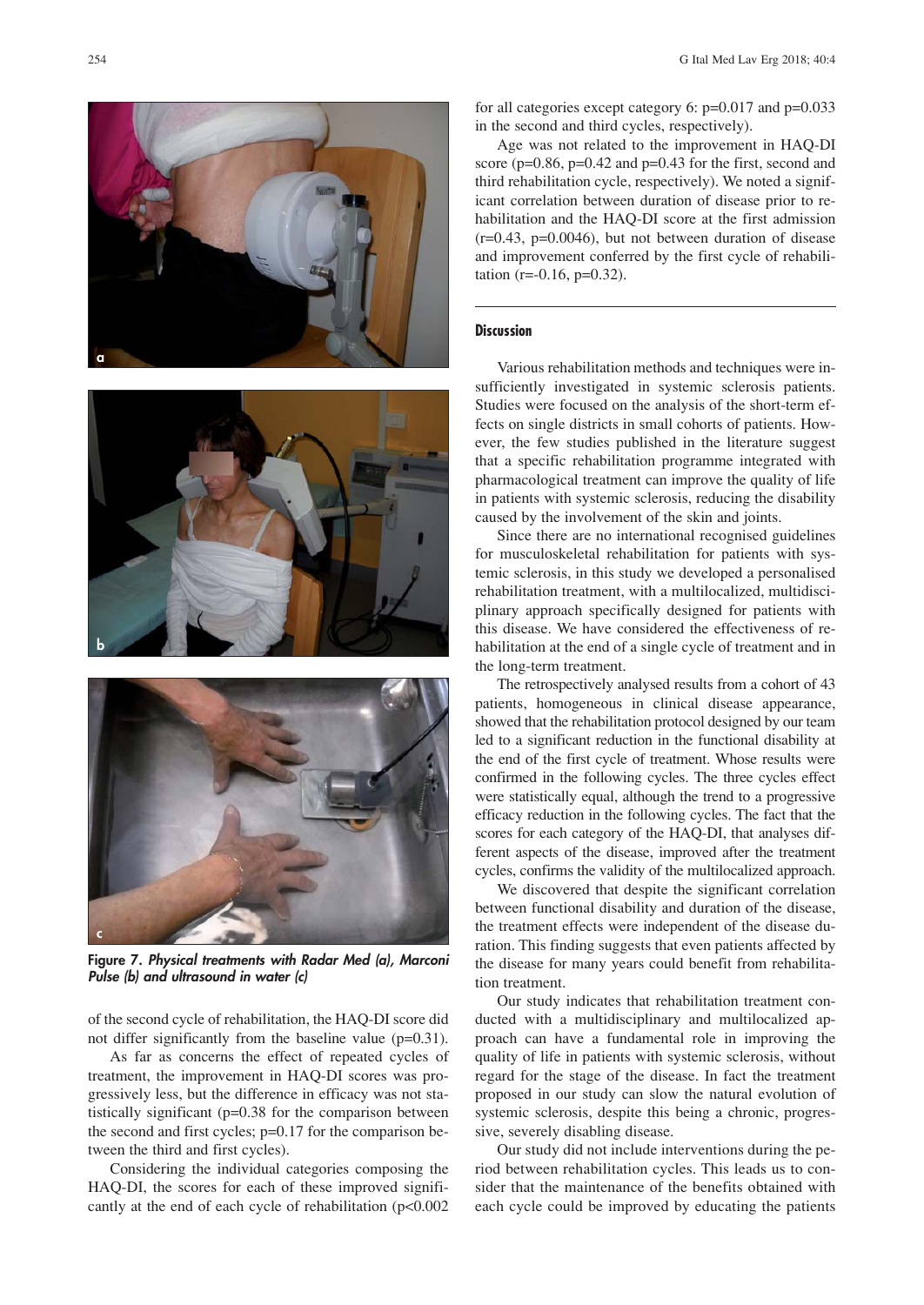| <b>Characteristics</b>                                                                                                                                                                                                                                                                                                           | <b>Admission I (T0)</b>                                                                         | <b>Admission II (T2)</b>                                                                                   | <b>Admission III (T4)</b>                                                                                   |
|----------------------------------------------------------------------------------------------------------------------------------------------------------------------------------------------------------------------------------------------------------------------------------------------------------------------------------|-------------------------------------------------------------------------------------------------|------------------------------------------------------------------------------------------------------------|-------------------------------------------------------------------------------------------------------------|
| Gender (F/M)                                                                                                                                                                                                                                                                                                                     | 43/0                                                                                            |                                                                                                            |                                                                                                             |
| Age                                                                                                                                                                                                                                                                                                                              | $58 \pm 11$                                                                                     |                                                                                                            |                                                                                                             |
| Duration of disease (years)                                                                                                                                                                                                                                                                                                      | $12.8 \pm 10.1$                                                                                 |                                                                                                            |                                                                                                             |
| Musculoskeletal involvement, n. (%)<br>Raynaud's phenomenon<br>Chondrocalcinosis<br>Active ulcers of the digits<br>Sequelae of past ulcers<br>Flexion contractures (claw hands)<br>Amputation of digits<br>Gastrointestinal involvement, n. (%)<br>Pulmonary involvement, n. (%)<br>Pulmonary fibrosis<br>Pulmonary hypertension | 43 (100%)<br>5 (12%)<br>8 (19%)<br>6(14%)<br>7 (16%)<br>3(7%)<br>23 (53%)<br>15 (35%)<br>4 (9%) | 43 (100%)<br>6(14%)<br>6(14%)<br>$14(33\%)^{\dagger}$<br>9(21%)<br>3(7%)<br>25 (58%)<br>18 (42%)<br>8(19%) | 43 (100%)<br>9(21%)<br>7(16%)<br>$16(37%)^{\dagger}$<br>11 (26%)<br>3(7%)<br>25 (58%)<br>18 (42%)<br>8(19%) |
| Concomitant autoimmune disease, n. (%)                                                                                                                                                                                                                                                                                           | 1(2%)                                                                                           | 1(2%)                                                                                                      | 1(2%)                                                                                                       |
| Sjogren's syndrome<br>Autoimmune thyroiditis<br>Dermatomyositis/polymyositis                                                                                                                                                                                                                                                     | 2(5%)<br>2(5%)                                                                                  | 2(5%)<br>2(5%)                                                                                             | 2(5%)<br>2(5%)                                                                                              |
| Rheumatoid arthritis<br>Primary biliary cirrhosis                                                                                                                                                                                                                                                                                | 1(2%)<br>2(5%)                                                                                  | 1(2%)<br>2(5%)                                                                                             | 2(5%)<br>2(5%)                                                                                              |

†: p<0.05 compared to T0

**Table II.** *Mean ± standard deviation (SD) of the HAQ-DI scores at the six observation times considered: on entry to hospital and at discharge for each of the three admissions*

|               | T0<br>Mean<br>$±$ SD | Mean<br>$±$ SD | Τ2<br>Mean<br>$±$ SD | T3<br>Mean<br>$±$ SD | T4<br>Mean<br>$±$ SD | T5<br>Mean<br>$±$ SD | <b>TO-T1</b> | $T2-T3$  | T4-T5    |
|---------------|----------------------|----------------|----------------------|----------------------|----------------------|----------------------|--------------|----------|----------|
| <b>HAQ-DI</b> | $.2 \pm 0.6$         | $0.8 + 0.6$    | $.3 \pm 0.6$         | .0 ± 0.6             | $.4 \pm 0.7$         | $.1 \pm 0.7$         | P<0.0001     | P<0.0001 | P<0.0001 |

HAQ-DI Health Assessment Questionnaire-Disability Index





on correct behavioural strategies, hygiene, and specific regime of exercises to carry out autonomously at home.

Despite the lack of a control group, which is a limitation of our study, we believe that, given the degenerative nature of systemic sclerosis, obtained results demonstrate the utility of rehabilitation treatment. In the future, further studies will be conducted in order to identify the best rehabilitation strategies to propose, considering the cost-benefit ratio.